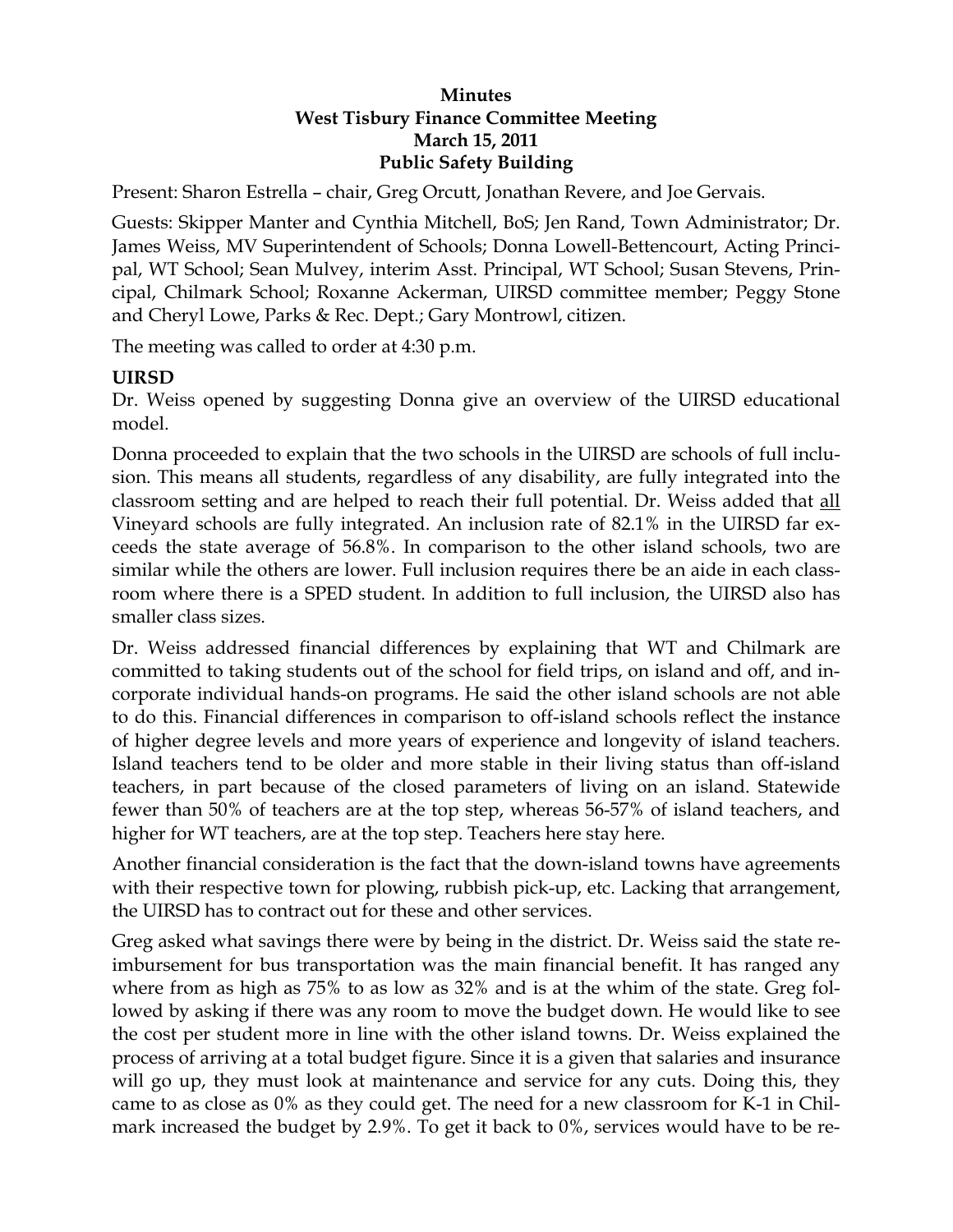duced. Dr. Weiss noted that the budget was up by \$169k. If 2/3 of the voters at the ATM voted for a reduction to \$100k, the UIRSD would have to abide.

Sharon raised the possibility of combining all "regional" students so that the maximum would fit into the least number of individual classes. Donna responded that the residents of each town have the right to choose the school in the town they live in first. Susan added that the new K-1 classroom in Chilmark would have only Chilmark residents, not WT. Donna and Susan work together to determine school choice. UIRSD students are given top priority, then other island students if there is room. Once a child has been accepted as a student for school choice, that student can finish out their elementary education in that school.

Skipper commented that the actual expenditures are up \$280k. He added that initially, the Chilmark School was a two-room school and that WT was overburdened. Now, the situation is one of growth in Chilmark and decline in WT. He feels some reductions could be made.

With more than \$1.5 million in capital improvements in the immediate future, Greg would like to see some belt-tightening without affecting the quality of education.

Donna provided performance data for 2010 including numerous accolades for accomplishments of the WT students and MCAS scores. She noted that the UIRSD has kept an active arts program while other schools have not. At the MVRHS, district students are more likely to be in the top classes and perform better than students from the other towns. These students do well at MVRHS and beyond, and they come back to serve their community. Greg commented that 40 years ago WT students were doing well without the district. He feels the reason might be that WT is more supportive of education. Donna went on to explain that WT is superior in its MCAS scoring. Overall, the WT school is  $13<sup>th</sup>$  out of 318 schools in the state and the  $8<sup>th</sup>$  grade is the best statewide. WT is pretty significantly higher in all categories.

Sharon said the WT students have always done well, and have done well at the MVRHS. The issue remains that for 11 years the FinCom has been asking for clear data and it has never been supplied. Greg added that in his three years on the FinCom there have always been unresolved budget questions. Jonathan felt it too late in the year to make any recommendations for changes, but Joe disagreed. He would like to make a recommendation to voters to reduce the assessment by 1%. Cynthia pointed out that the assessment is based on the school population and as such, is random. Greg suggested it might make more sense to reduce the expenses line. Susan noted that last year \$22k needed to be cut to make room for an increase in insurance, and another \$20k later in the year, resulting in the reduction of one teaching position.

Sharon feels frustrated that the school committee doesn't seem to consider or understand what the FinCom is trying to do. She thinks the problem lies with the school committee. Greg added that the school committee has stewardship for both the educational and financial aspects of the district – they have done well with the educational, but not with the financial.

Greg made a motion, seconded by Jonathan, to not approve the UIRSD budget. The motion passed 4-0.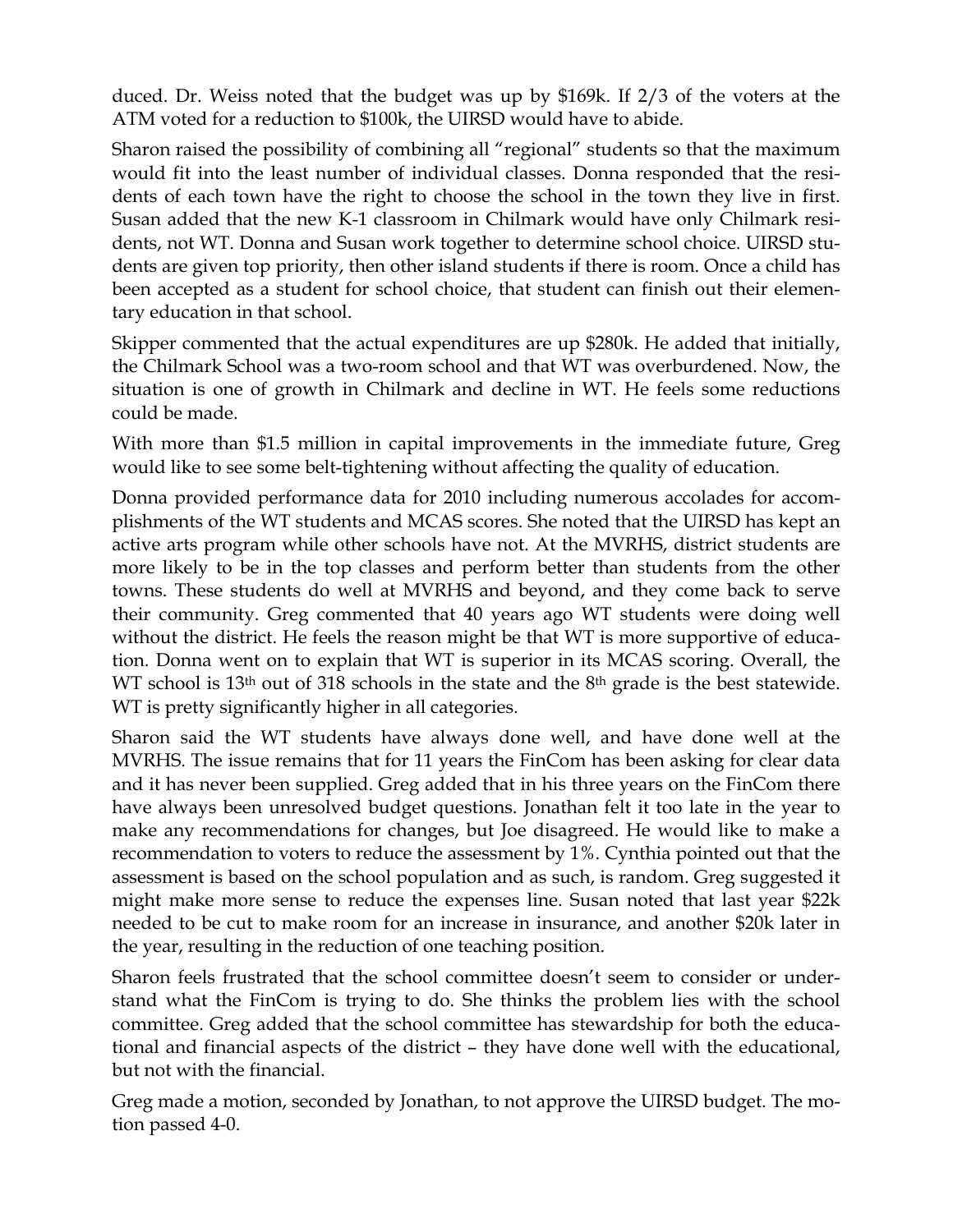Sharon went on to say that she hoped they were being heard and that people would consider their concerns.

Dr. Weiss then asked what number would go into the town warrant. Jen explained that the warrant must include a number from the FinCom. After some discussion concerning the appropriate amount, Cynthia suggested the FinCom recommend level funding.

Joe made a motion, seconded by Greg, to recommend level funding for the UIRSD budget. The motion passed 3-1.

## **Beaches budget #632**

After the meeting of the Parks & Rec. dept., they decided to reduce the lifeguard staff by one.

Jonathan made a motion, seconded by Joe, to approve the Beaches budget. The motion passed 4-0.

### **Parks & Recreation budget #620**

Peggy's request for additional hours still stands. Bruce and Kathy ran the hours Peggy has been putting in and they are 8-10 hours a week. Peggy added that she regularly puts in more than the 8-10 hours she has been clocking.

Joe made a motion, seconded by Jonathan, to approve the Parks & Recreation budget. The motion passed 3-1.

Greg left the meeting at 6:50.

### **Selectmen's budget #122**

Jen is requesting an increase to \$45k in legal services so that she doesn't have to request reserve fund transfers to cover legal bills.

Jonathan made a motion, seconded by Joe, to approve the increase to the Selectmen's budget. The motion passed 3-0.

# **Reserve Funds Transfer Request**

Jen made a request for a \$10k transfer from reserve funds for legal bills. She explained that the bills right now exceed what she has left in her account. She indicated that she might need to make another request before the end of FY11.

Jonathan made a motion, seconded by Joe, to approve the reserve funds transfer of \$10k. The motion passed 3-0.

### **Article 3: Raise and appropriate such sums of money as may be necessary to defray Town Charges and Expenses for FY12.**

Jonathan made a motion, seconded by Joe, to recommend Art. 3. The motion passed 3-0.

**Article 36: Appropriate the sum of \$10k from Community Preservation Historical Resources reserve, supplemented as needed from the Undesignated reserve, to preserve the town's historic property records by converting them into microfiche format as required by state regulations.** 

Jonathan made a motion, seconded by Joe, to recommend Art. 36. The motion passed 3-0.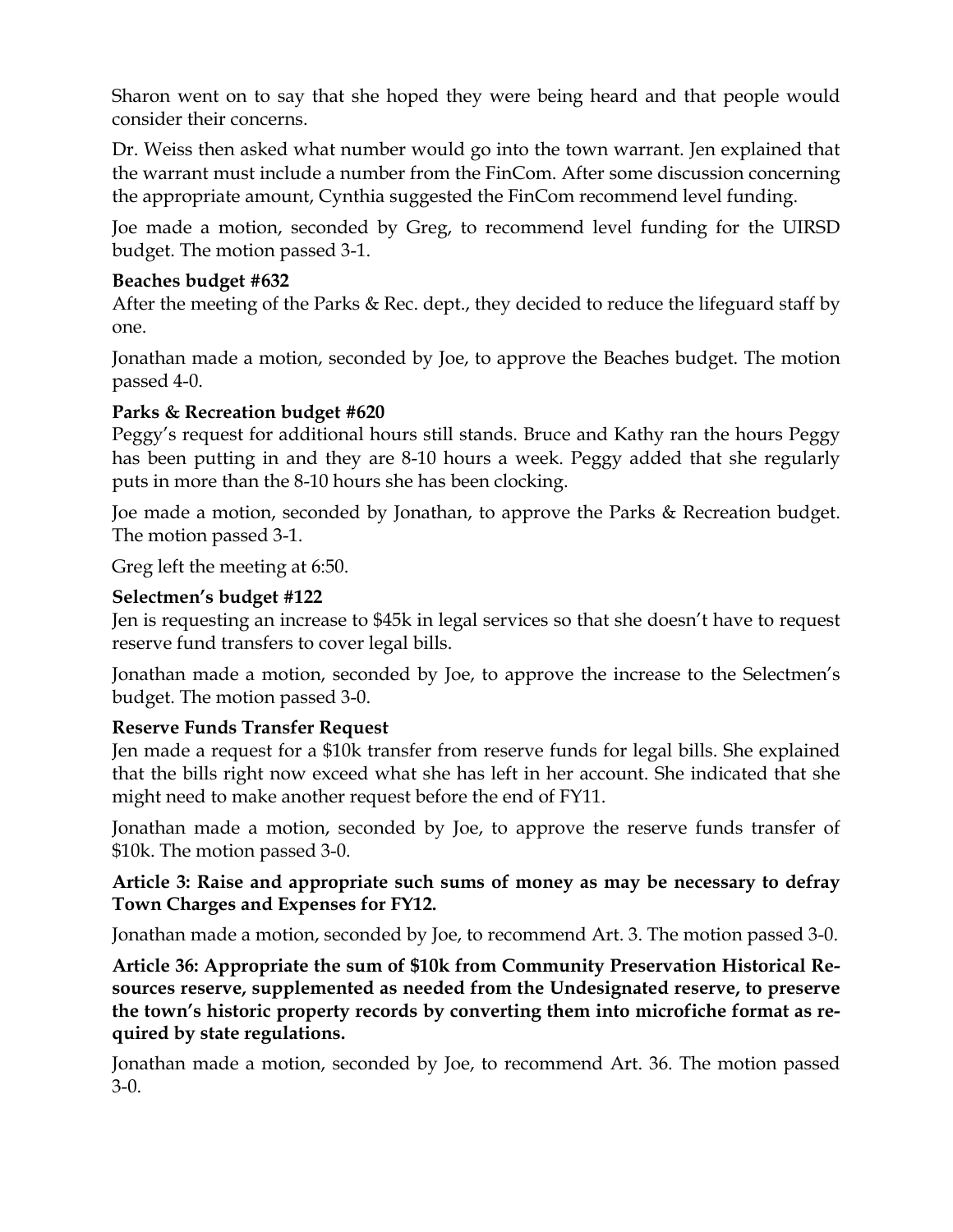**Article 34: Vote to authorize the Board of Selectmen to acquire by purchase for open space purposes the approximately 1.3 acres of land known as "The Field Gallery" and to grant such easements and restrictions as may be required by G.L.c.44B and further to see if the Town will vote to appropriate a total of \$685K for the purchase thereof.**  Cynthia requested the FinCom vote to take no action, noting this had been done in the past if awaiting a final figure, or if all members were not present. Jen added that there could be a vote of no action, and then explain at the ATM that discussion followed the close of the warrant.

Sharon felt this last minute rush indicated the BoS had not done the necessary work to finish this article.

Jonathan made a motion to recommend Art. 34. There was no second.

Cynthia explained that the BoS had approached the Maleys at the end of the calendar year and have been working earnestly on it since then. She went on to outline the following details:

- There may be an amendment to reduce the price to \$625k.
- The purchase would include the field and the gallery.
- This purchase qualifies for CPA money.
- The CPC gave approval for \$275k from reserve funds and \$40K from 2012 funds.
- Remainder to be borrowed against 4 years of future CPC funds
- and against future revenue from the gallery.
- 5-year lease will be extended to Chris Morse from the Maleys.
- Town will inherit the lease.
- No new funds will be needed.
- If CPA revoked, tax surcharge will be levied to cover cost.

Joe asked if there would be any new buildings or parking. Cynthia said no new buildings, she wasn't sure about parking. Skipper said it has to have a Conservation Restriction, so there would be no new parking.

Sharon asked if all the money would come from the CPC to which Cynthia answered that \$510k would come from CPC funds and \$175k would come from the lease of the gallery. She added that the \$685k would be reduced by whatever interest and fees were incurred.

Skipper said he had been in favor of the purchase until he found out about the loans. He would rather have a one-year spike to raise and appropriate then to pay bond and interest fees.

Jonathan pointed out that the CPC money for open preservation has been building because there have been no other projects. If not used for this, it will just continue building. Sharon doesn't feel the town should be dealing in real estate and taking land off the tax rolls. It is not the town's purview and would not have been considered if not for CPC funds. Cynthia responded that since it will be partially used commercially, taxes would be paid, and agreed that it is a purchase that would not have been considered if it would do other than take from existing funds.